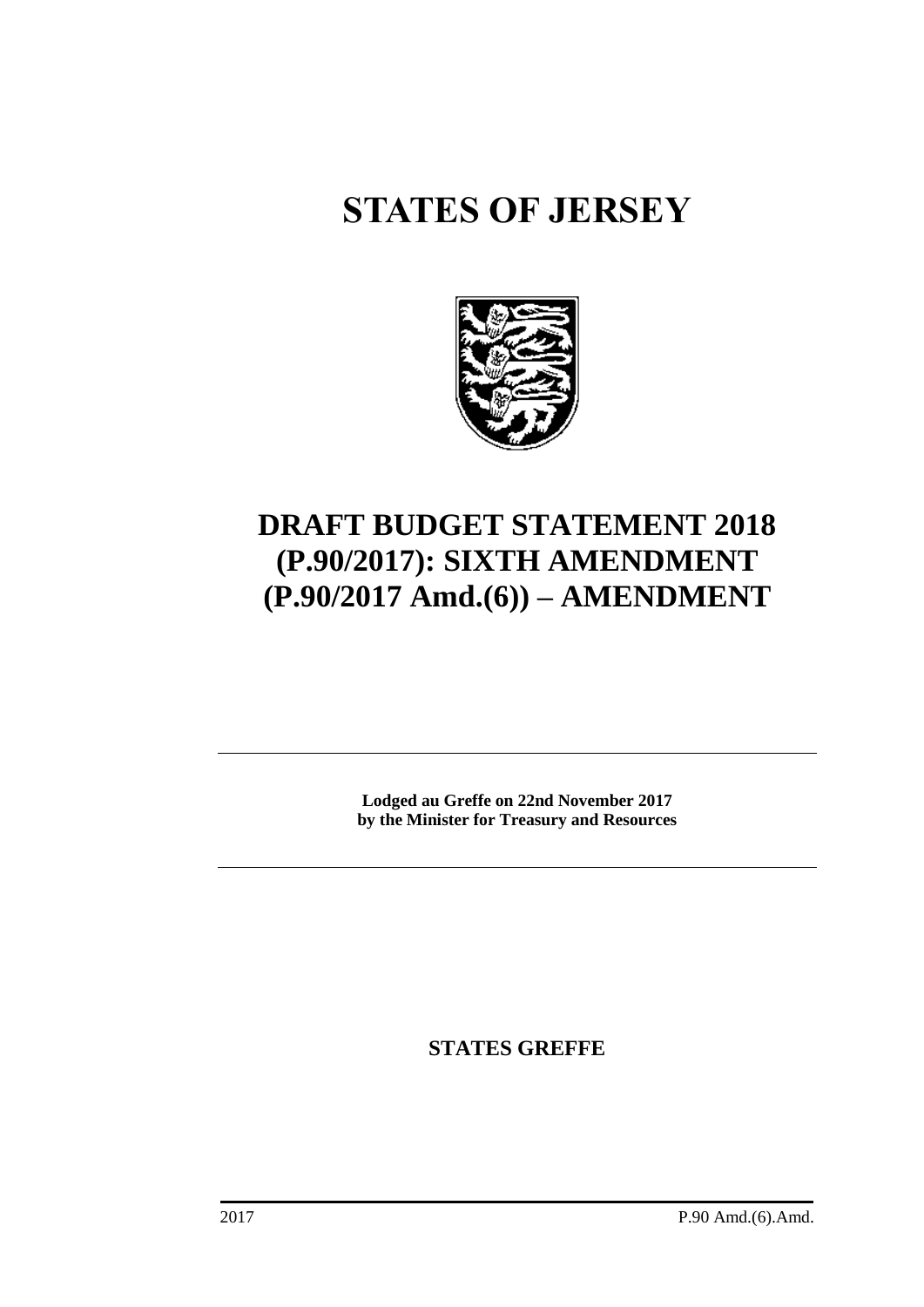## DRAFT BUDGET STATEMENT 2018 (P.90/2017): SIXTH AMENDMENT (P.90/2017 Amd.(6)) – AMENDMENT

 $\overline{\phantom{a}}$  , where  $\overline{\phantom{a}}$ 

# **PAGE 2 –**

For the inserted new paragraph (e), substitute the following –

"(e) to request the Minister for Treasury and Resources: (i) to undertake a review into the feasibility of extending the scope of GST to include the supply of digital services into Jersey by businesses with no establishment in Jersey; (ii) if it is feasible, to bring legislation to the Assembly no later than the 2020 Budget which seeks to extend the scope of GST to include the supply of digital services into Jersey by businesses with no establishment in Jersey; (iii) to undertake a programme of engagement and awareness-raising with UK or EU digital service suppliers to ensure that they levy the correct sales taxes; and (iv) to make available from the Contingency budget the resources required to ensure that this work is undertaken without affecting progress with other work-streams.".

# MINISTER FOR TREASURY AND RESOURCES